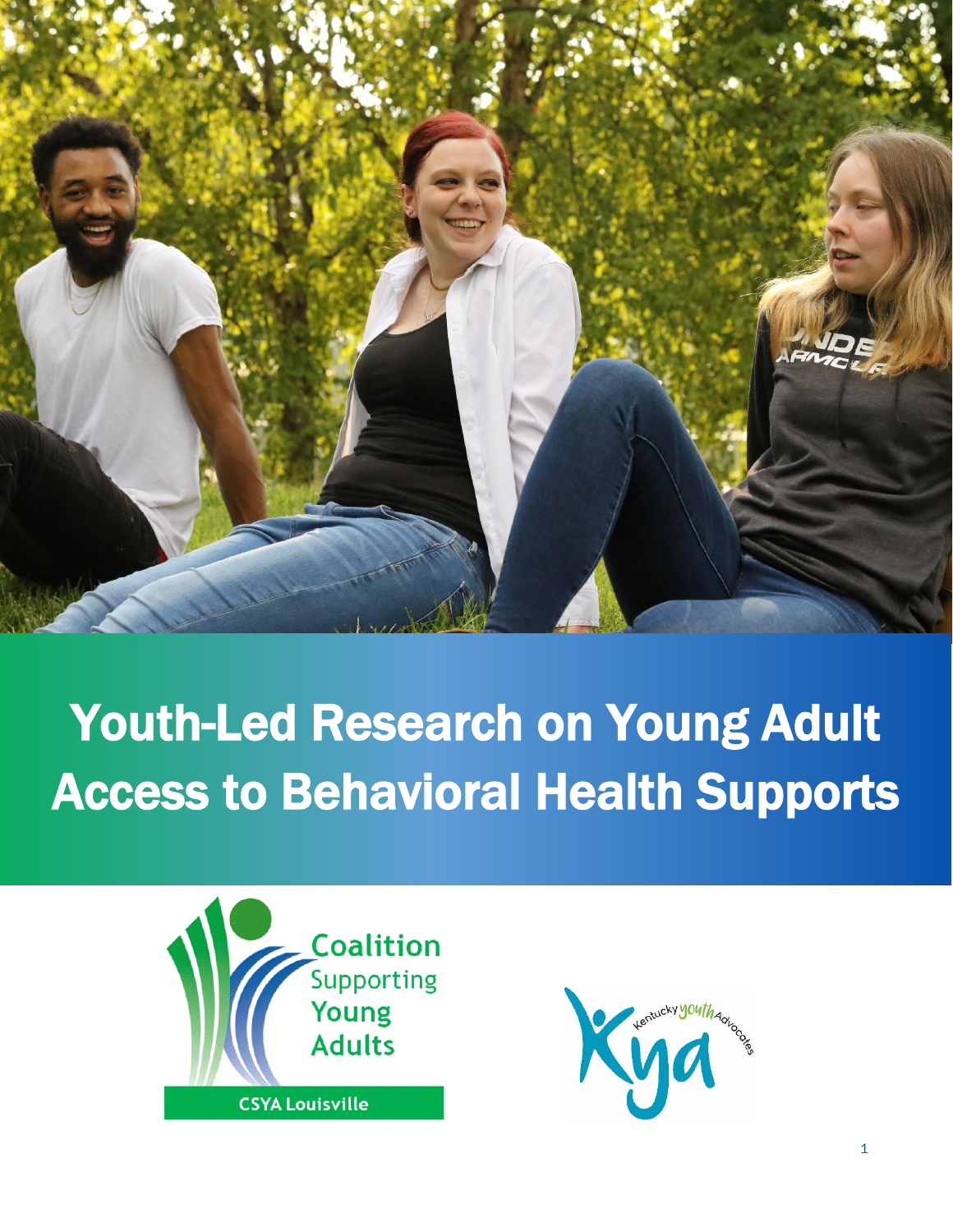# Introduction

The Coalition Supporting Young Adults, Kentucky Youth Advocates, and several young adult stakeholders conducted research on access to and utilization of mental health supports among young adults in Louisville. The goals of this project were to identify barriers and solutions and, ultimately, improve meaningful access to such supports. Essential to this research was gaining insight from young adults in the Louisville area and meaningfully utilizing youth voice to lift up their experiences. While cross-sector professionals who work with young adults were encouraged to participate and provide input via the survey and focus groups, the stakeholders of focus were primarily youth and young adults ages 16 to 24.

To that end, a small cohort of dedicated young adults led this work from start to finish. Utilizing the Youth Participatory Action Research (YPAR) framework, the cohort of young adults informed the survey creation and distribution, facilitated focus groups, analyzed data and determined themes, researched solution recommendations, and wrote the report. As a result, these young adults were in a unique position to enhance the work by bringing cultural relevance, fresh perspectives, and the ability to connect with their peers in ways that would not have taken place otherwise.

# Survey Overview and Findings

As a part of the youth-led research, an online survey was distributed. The research team shared the survey with youth/young adults and youth/young adult-focused networks throughout Louisville. Young people and professionals who work with young people were invited to take the confidential survey. The survey consisted of fifteen questions, including demographic questions, questions about utilization of behavioral health services, the types of barriers young people face when accessing behavioral health supports, and several open-ended questions about potential solutions. There were 44 survey responses, 24 of which were youth/young adult participants. Of the 20 adult respondents, 8 were professionals who work with young adults, 4 were mental health professionals, and another 8 identified as "other".

The survey asked participants to identify their race/ethnicity, gender identity, and other marginalized populations with which they identified. This data shows us just some of the risk factors young people are facing and how that can impact accessibility and knowledge of resources:

- 30% of the youth identified as part of the LGBTQ+ community
- 39% identified as a racial minority
- 13% identified as homeless
- 52% identified as unemployed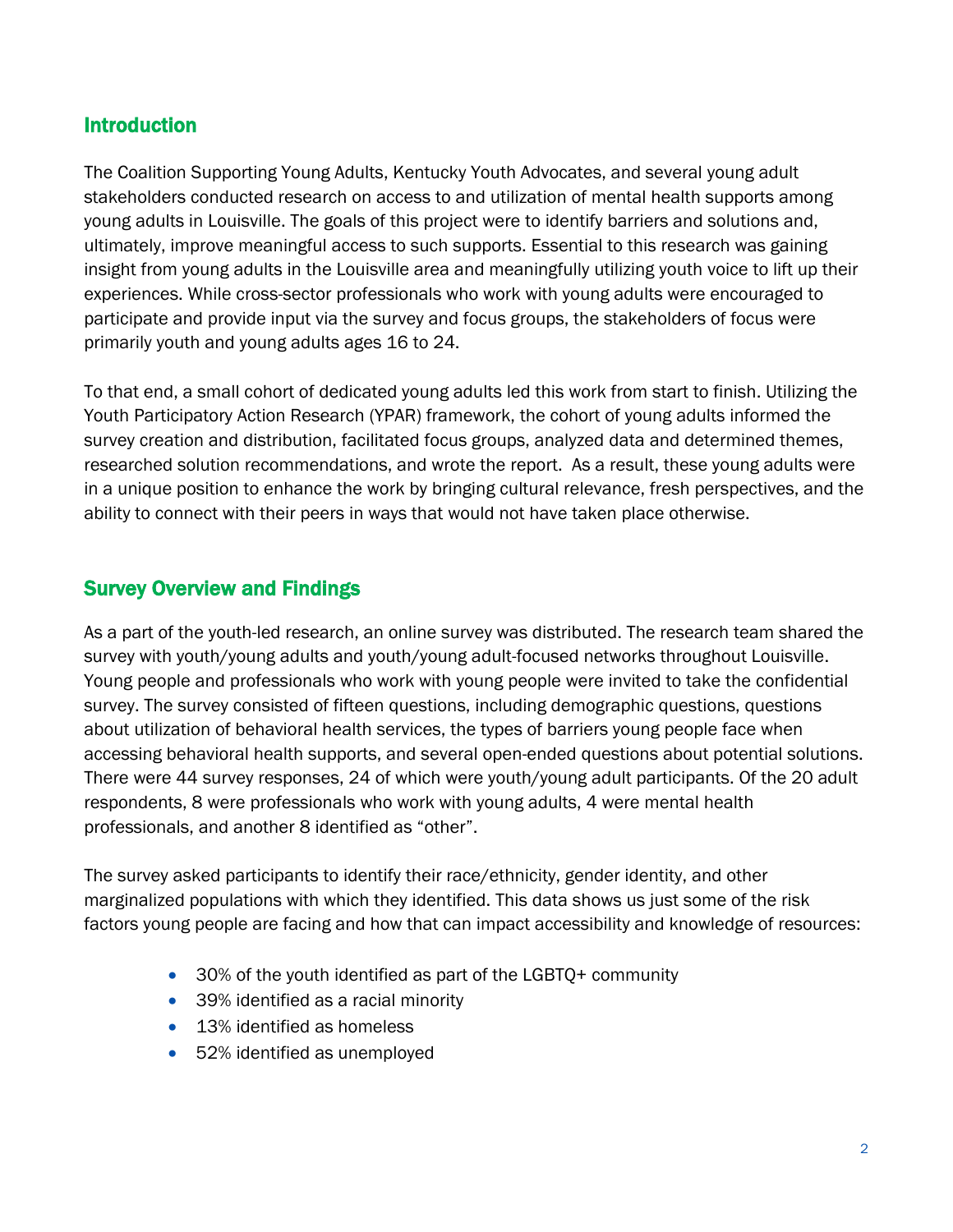

When asked about accessibility to resources as protective factors for preventing youth disconnection, the data tells us the majority of youth have access to different kinds of resources. Our survey showed that 70% of responding youth had access to educational opportunities and community resources. Also, 74% of youth had access to employment/job training and access to at least one supportive adult.



Youth/young adult respondents' access to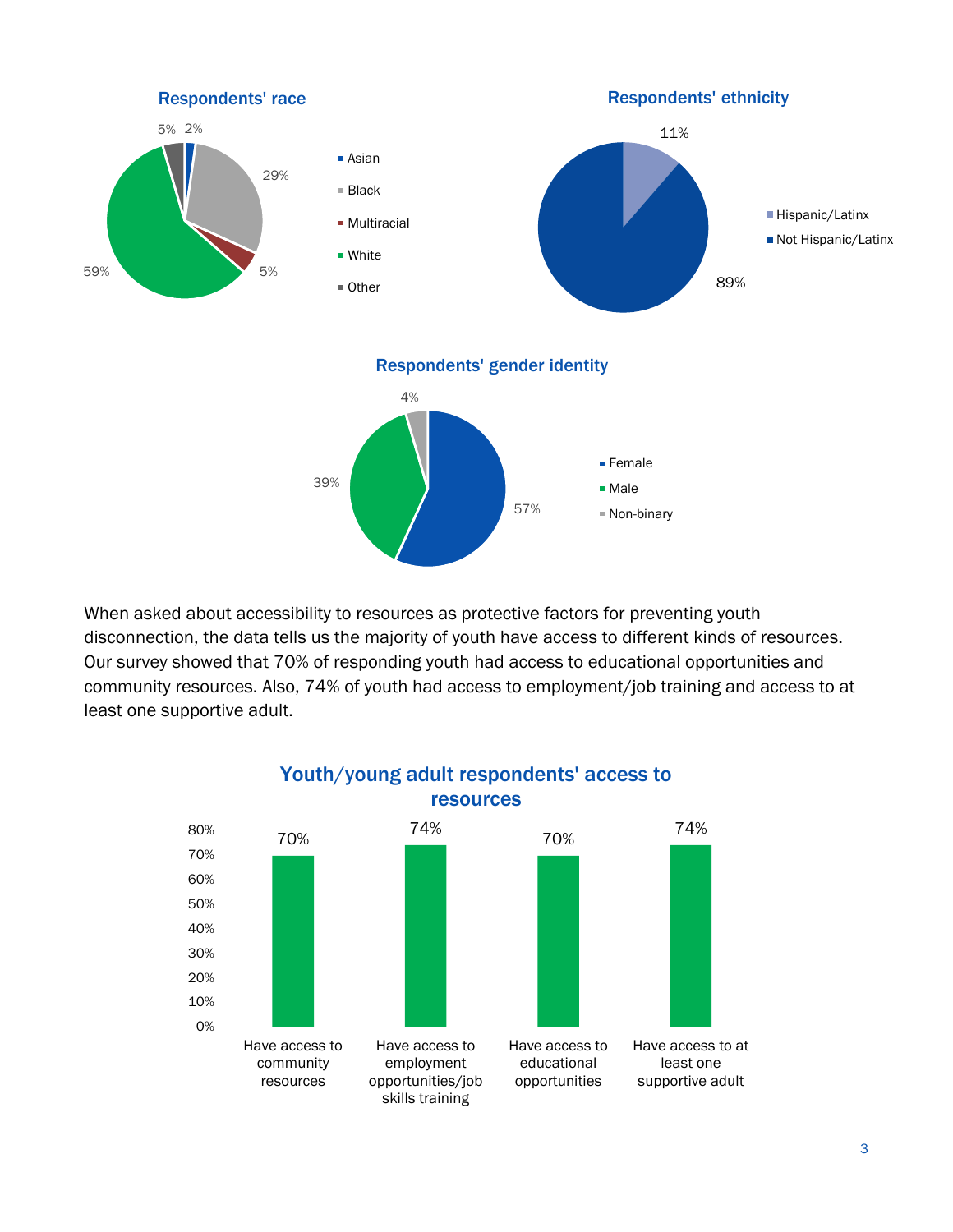Additionally, 63% of surveyed young people said they are currently or had previously utilized mental or behavioral health services. Of the respondents that had previously accessed mental health supports, only 60% felt supports were of high or very high quality. There are many barriers to youth accessing mental/behavioral health services. Some of the top barriers identified in the survey included affordability (61%), stigma (61%), a lack of confidence that issues would be taken seriously (58%), and transportation (55%).

# Youth/young adult respondents' barriers to accessing preventive and treatment services



Open-ended questions were asked about necessary behavioral health services that are not currently available to young people. A primary theme from these responses was that general mental health services are still needed for our young people, especially individualized and group therapy options. One youth mentioned they wanted a provider who specialized in trauma while another wanted providers who specifically work with young adults. Survey responses indicate that young people desire to have mental health professionals with whom they can trust and connect. Another emerging theme was creating a shared safe space for youth to go and connect to more resources, such as a "living room" concept. Although resources similar to this exist in Louisville Metro, the lack of knowledge youth have about them and programs' limited availability remain a challenge. Finally, transportation barriers and location of services have both been a significant piece of this puzzle. As one youth mentioned in the survey, most of the resources are located downtown, which becomes an additional barrier to resource utilization.

Finally, the survey asked how life expectations affect a youth's approach to mental health. Participants indicated that work, school, and family obligations can all be significant barriers to taking care of their mental health, and sometimes can even be the cause of their declining mental health. Furthermore, several participants commented about their inability to focus on improving their mental health due to being consumed with getting their basic needs (housing, food, etc.) met.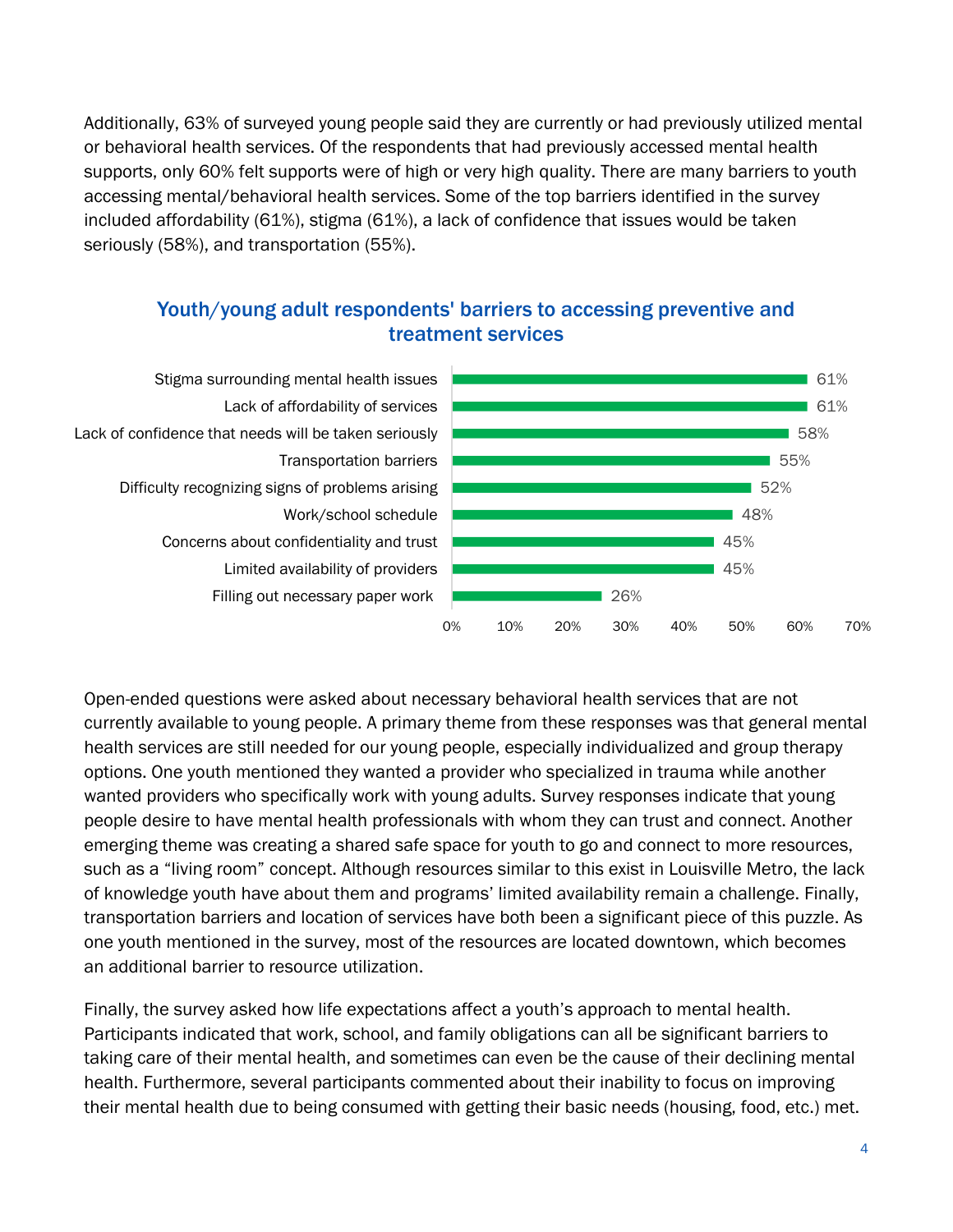# Focus Group Overview and Findings

Respecting the current climate regarding the COVID-19 pandemic, the focus groups were scheduled either in person or virtually, with enough time scheduled between each session to switch to a virtual meeting, if necessary. A total of eight focus groups were held, primarily through the Zoom platform with one focus group held in-person. Twenty-eight participants attended these meetings. Six of the participants were professionals from mental health or social service organizations, and twenty-two of the participants were young adults. The young adult participants were compensated for their time. Each session lasted between forty-five minutes to one hour, depending on how quickly the participants answered the questions provided, and all focus groups were facilitated by the young adults leading the project.

# Top 5 Barriers to Accessing Services

The top five barriers identified fall into these categories:

# 1. Stigma - 14 mentions

Stigma is prevalent in many parts of the participants' lives. Participants feel reluctant to bring up mental health concerns when friends or family members do not understand what they are dealing with. This is especially true for young people of color. As one participant put it, there is "this idea that you are crazy if you are seeking help." Stigma can also be encountered within the workplace, such as participants not asking for necessary time off to handle mental health responsibilities out of fear that they will not have a job to come back to if they need to leave to seek help. *"Most youth aren't comfortable talking about mental health. It's not something we talk about; we should talk about it more than we do. Adults and teens talk about it, but we don't talk enough about the problems kids face."*

## 2. Lack of trust or feelings of discomfort seeking help - 14 mentions

A lack of understanding of how to effectively ask for help compounds the feelings of lack of trust or discomfort when reaching out to friends, family, or providers. Participants feel paranoid when asking for help from providers, either due to previous trauma or re-traumatization through working with a therapist on past traumatic experiences. This contributes to reluctance when reaching out to other providers of mental health or support services. Questionable authenticity by providers also contributes to reluctance to accept offered help. One participant mentioned that "[young people] might not feel like the person reaching out is genuinely trying to help."

## 3. Lack of awareness of service availability or need to receive services - 12 mentions

Young adults may have difficulty finding accurate information about providers, due to agencies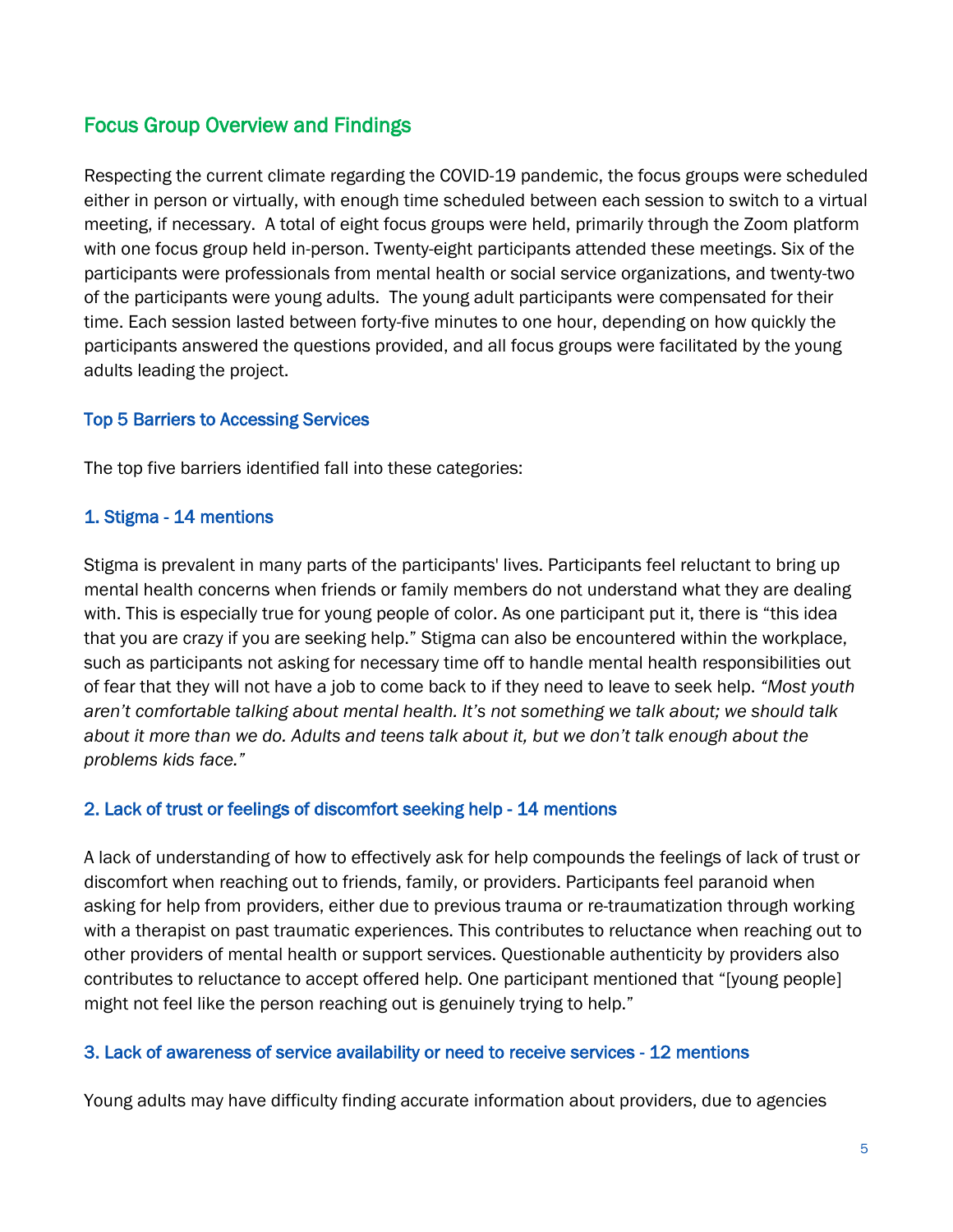experiencing turnover in staff, out of date provider lists, or finding providers that offer treatment specific to their condition. Adults and professionals also may not understand mental health symptoms and the way they manifest behaviorally and emotionally. *"In the schools, teachers aren't willing to help those that are struggling with mental health issues. They think that students are making it up to get out of work, or they allow bullying to happen without intervening."* One participant said, "Before coming to TAYLRD, anyplace I went, they didn't give me the correct information."

## 4. Need for peer-support programs - 7 mentions

Participants identified that working with people of similar age, background, or diagnosis would help normalize experiences regarding mental illness and seeking treatment, as well as identify skills needed to support one's mental health. *"Peer-to-peer support groups that would allow youth and young adults to talk about issues that they are experiencing and getting feedback from each other talking about the "real thing" and not "sugar-coating" their issues. Maybe there could be an afterschool group with a therapist."* Another participant said that in peer support groups, "each person has the opportunity to share what is going on and support one another."

#### 5. Lack of personal awareness or denial of issues present - 6 mentions

Participants identified having difficulty understanding symptoms they may be experiencing, and/or identified that peers often do not address their mental health due to not understanding what constitutes a problem regarding one's mental health. Participants acknowledged the need for more opportunities to access information on how to seek help and what effective help looks like, especially in school settings. One participant mentioned, "[Peers] are pushing issues under the rug," while another said, "we need more emphasis placed on minority mental health and addressing the stigma within that population. Like creating centers and services specific to a community that would provide mental health support."

#### Other Notable Barriers

#### ● Cost of services - 6 mentions

Lack of affordability of services was identified as paying for therapy, psychiatry, and necessary medicine to treat their conditions. While the young adult participants stated that they are able to access services for free or low cost currently, paying for services would be a large barrier if their insurance (i.e. Medicaid) was no longer available, or if the services they received would no longer be available (i.e. aging out of aftercare for foster youth). *"Some people have trouble paying for medication or have to stop taking medication because they can't pay for it."*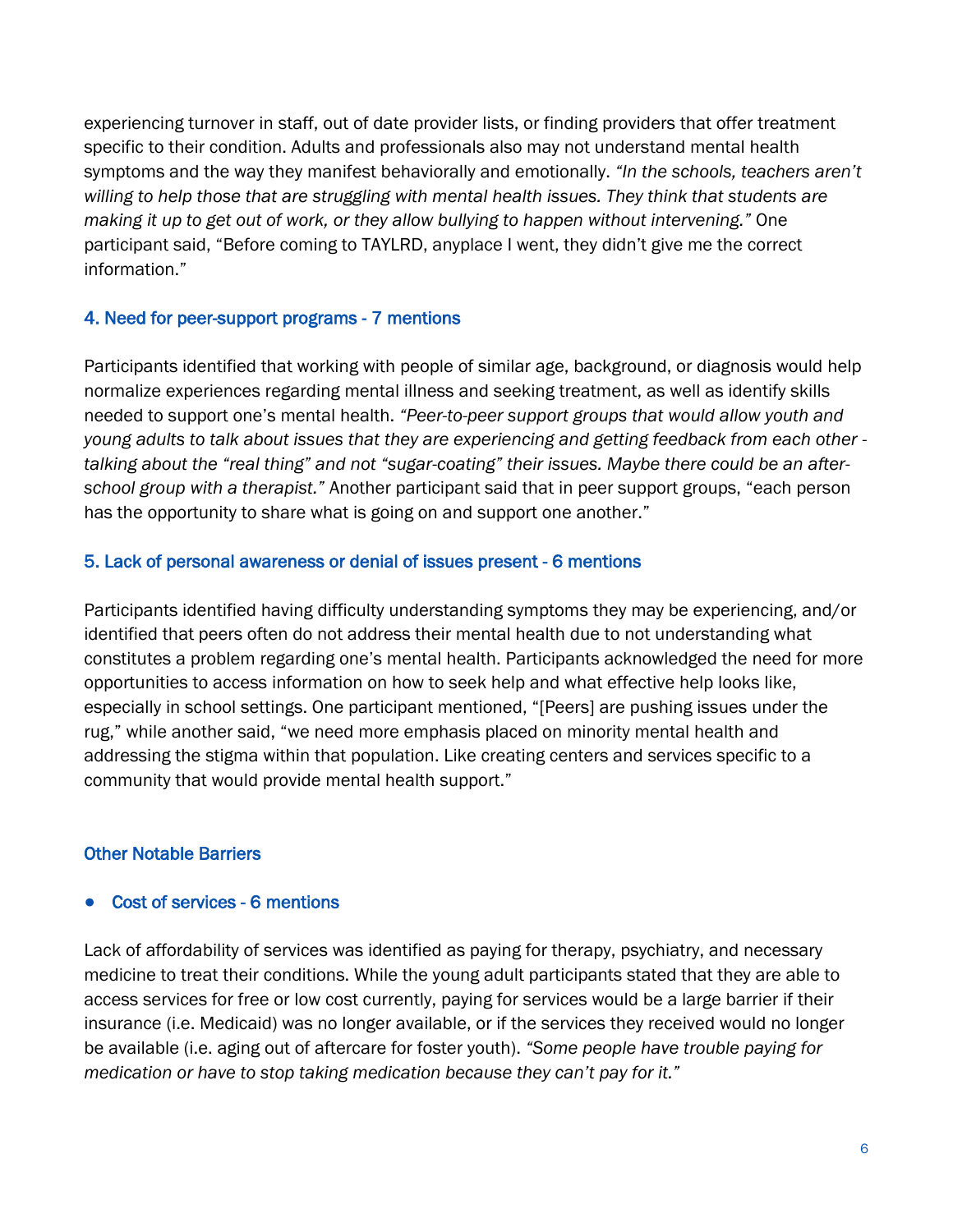#### ● Transportation - 5 mentions

Louisville has a higher concentration of services in the downtown and East Louisville areas compared to South and West Louisville areas, creating transportation barriers for young adults that rely on TARC for transportation or do not have cars. This creates equity issues regarding access to services as young people of color are more densely concentrated in areas outside of downtown and East Louisville. Accessing services is difficult depending on "where it's located, especially for young adults that don't have a vehicle." *"TARC should give youth, and especially foster youth, free rides to get around (to services)."*

#### Need to meet basic needs first - 5 mentions

In order to access mental health resources or social supports, participants identified that meeting basic needs provides a substantial barrier to adhering to treatment or meeting basic requirements to qualify for support programs. This includes integrating into higher education and maintaining employment. "I have to find a balance around my 5-year-old and dealing with housing issues and finding a job," said one participant. Another said that, "employment is hard to maintain when (I am) having mental health issues and experiencing stress." A solution that one participant identified could be "providing basic needs for youth - providing hygiene items and clothes, and washing machines to allow kids to wash their clothes. Schools need to provide this because kids can't focus on their schoolwork when they are worried about their basic needs being met."

# Themes and Recommendations

Based on the results of the survey and focus groups, five overarching themes emerged in the research:

#### 1. Increase education and build awareness

- Awareness and education of signs and symptoms that there may be a problem related to mental and/or behavioral health
- Awareness and education of existing resources in the community

## 2. Lack of trust or lack of confidence that needs will be taken seriously or will remain unaddressed

- Overwhelming feelings that needs won't be met if young people seek out assistance
- Previous experiences with low quality services exacerbates these feelings

## 3. Desire for youth-led programming

• Need for peer-to-peer support group networks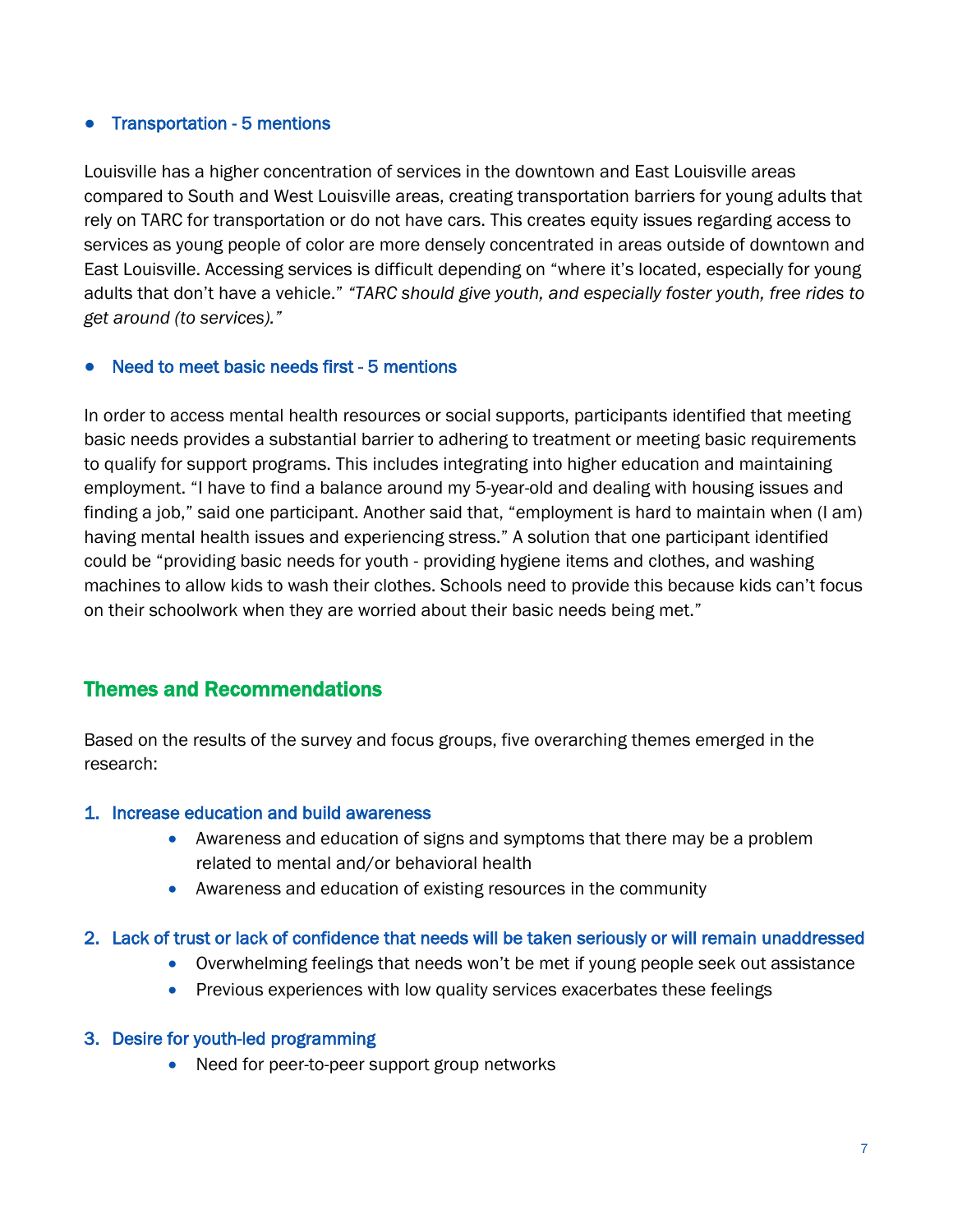#### Equity of resource availability

- Equity in location of services
- Equity in service availability regardless of demographics

#### 4. Meeting basic needs

• Meeting the basic needs of young people in our community as a means of promoting mental and behavioral health and well-being

#### Recommendations

Based on the top five identified themes related to barriers in accessing services, the team has developed a number of recommendations to increase meaningful access around which our community can coalesce:

- 1. Provide emotional literacy training for young people and those that work with young people. Emotional literacy curriculum, such as Adult and Youth Mental Health First Aid, provide participants with information on how to assist someone experiencing a mental health or substance use-related crisis. This course also teaches the risk factors and warning signs for mental health and addiction concerns, strategies for how to help someone in both crisis and non-crisis situations, and where to turn for help. This knowledge can help young people build awareness of their personal mental health status, evaluate their triggers, and identify their coping skills. Additionally, it can help them be better equipped to provide support to their peers and loved ones. Such a training should also utilize a list of services and resources that are available to young adults in our community to increase knowledge of existing mental and behavioral health resources in the community.
- 2. Teach mental health self-advocacy skills to young people to ultimately provide reassurance in areas of mistrust and stigma surrounding mental health issues. This would help young people learn how to get matched with the right provider and improve their knowledge about what the process looks like to be connected to mental and behavioral health services. Providing young people with supports to ensure health coverage is also an important step.
- 3. Establish a platform and structure for peer support opportunities. A community-based peer support network would be led by and informed by young people. This endeavor would require community support to provide funding for scholarship opportunities for young adults to become certified peer support specialists and assistance with navigating that process through the KY Dept. of Behavioral Health. Ideally, such a structure would include collaborating with local behavioral health providers to oversee the peer support meetings and provide support where necessary. Finally, youth and young adult leaders would be given support and a structure in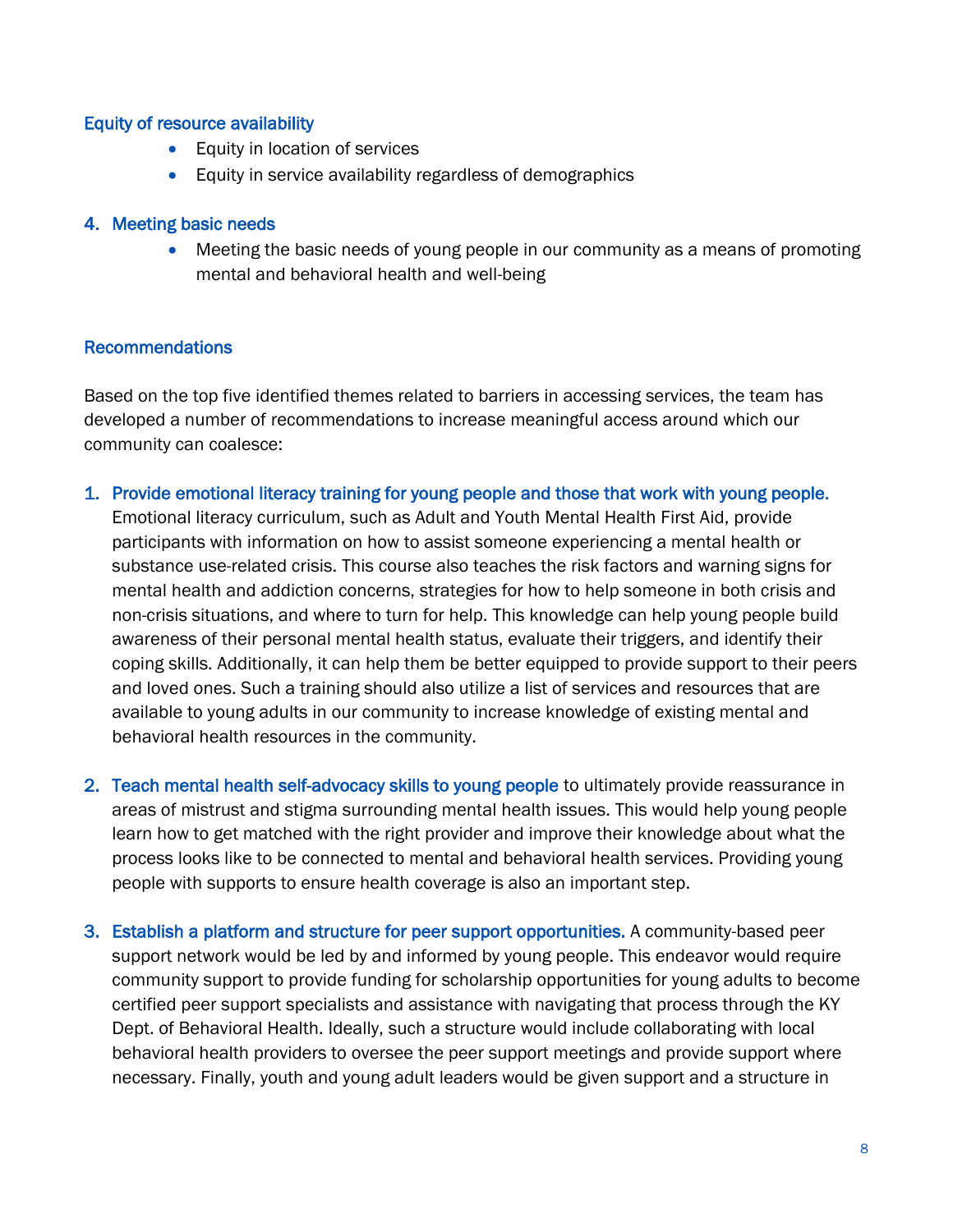media marketing and content creation for social media platforms to help get the word out about such opportunities.

- 4. Ensure that resources are located equitably throughout the city and provide quality practice of care. This would mean establishing services and resource centers to help meet the needs of specific minority populations and staffing them with diverse providers that are culturally competent. Additionally, all providers throughout the community need to be provided with training and awareness around racial trauma and healing, ensuring that all young people are being assisted in trauma-informed and healing-centered ways.
- 5. Ensure funding for the basic needs of Louisville's young people to be met. We must ensure that youth and young adults in our community have their basic needs met and ultimately promote physical, mental, and behavioral health and well-bring. Additionally, creating and utilizing a list of resources that are already available to meet those needs is an important step to build awareness of the existence of such resources. Such resource may include but are not limited to:
	- Long-term and emergency housing options that are specific to young people
	- Food assistance
	- GED assistance and other educational programming
	- Job/trade training and other employment opportunities that welcome youth and young adult engagement
	- Addiction and recovery assistance, resources, and services
	- Transportation assistance

It is essential to note that this research project is only the beginning of this important work. Gathering data and information around barriers to accessing behavioral health supports is only helpful when the community can come together to address those barriers and ensure that equitable access to services is available to all young people in our community.

# **Closing**

This project could not have been completed without the support of the Jewish Heritage Fund for Excellence and our partner organizations, though the findings and conclusions of this report do not necessarily reflect their opinions. The Coalition Supporting Young Adults and Kentucky Youth Advocates thank the following people and organizations for stepping up and helping gather information for this grant:

- The young adults that led this work: Eltuan Dawson, Roan Head, and Cynthia Schepers
- Muhammad Ali Center Youth Program
- NAMI Louisville
- TAYLRD Louisville